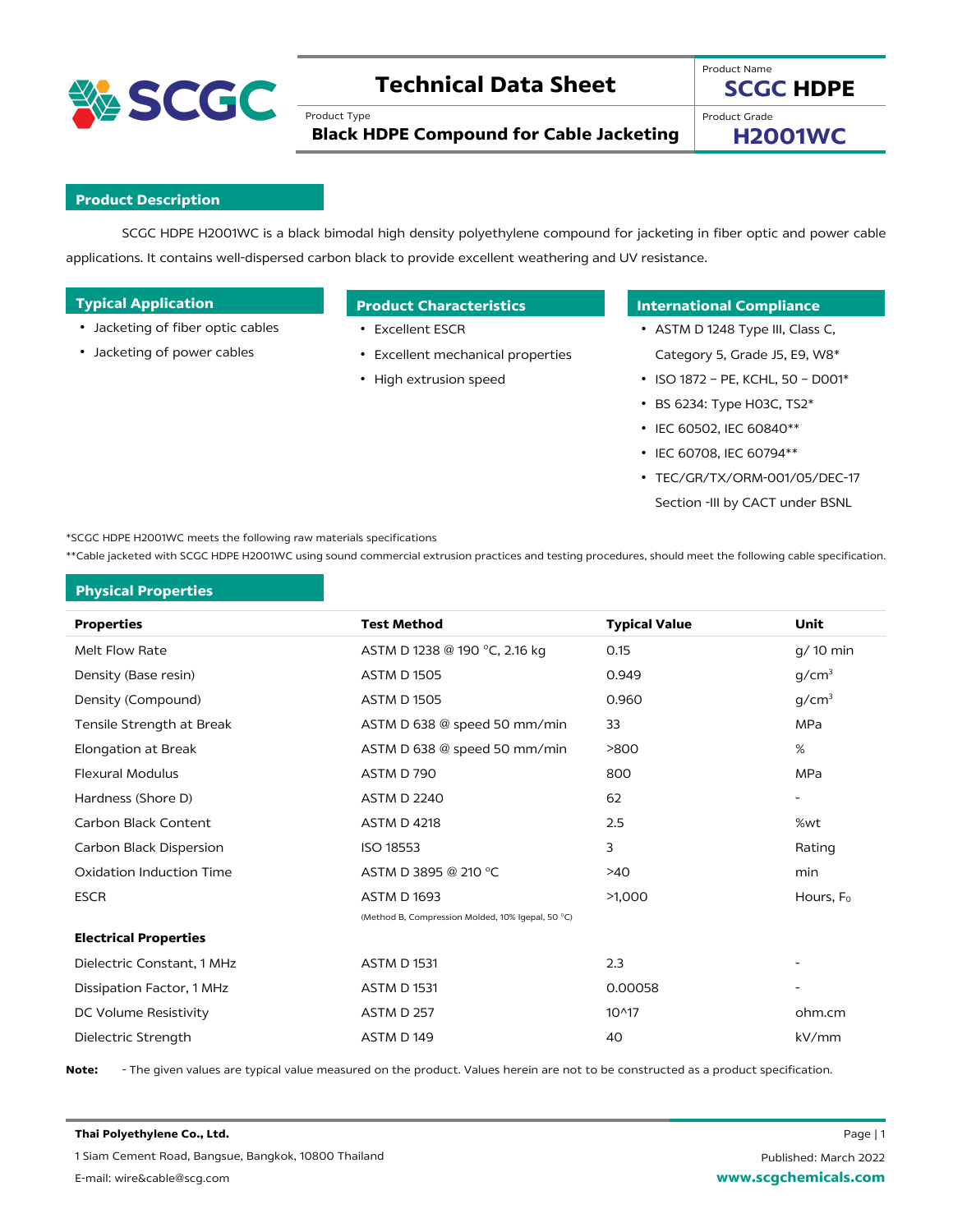

# **Technical Data Sheet**

Product Type

**SCGC HDPE**

**Black HDPE Compound for Cable Jacketing**

Product Grade **H2001WC**

Product Name

**Processing Guidelines**

For extrusion of SCGC HDPE H2001WC, it is recommended to use with the screw giving good homogenization without excessive shear. Standard PE screws have proven satisfactorily which provide good result.

SCGC HDPE H2001WC is recommended to have proper drying before using in order to acquire good product performance.

Recommended melt temperature is 190-230 ˚C.

If preheating and/or drying is used, the suitable condition is 80-90 ˚C for 1-2 hours.

### **Product Technical Assistance**

For technical assistance or further information on this product or any other SCG Chemicals' products, contact your SCG Chemicals technical service at the address or telephone number as specified below.

## **Product Available Form Product Packaging**

- Black pellet 25 kg loose bag
	- 25 kg bag on pallet
	- 750 kg big bag

### **Storage**

- Store in original container in tidy according to the manual of Handling and Storage from Thai Polyethylene Company Limited.
- Product(s) should be stored in dry and dust free location at temperature below 50 °C and protected from direct sunlight and/or heat, well-ventilated area, away from incompatible materials and food and drink, as this may lead to quality deterioration, which results in odour generation and colour changes and can have negative effects on the physical properties of this product.
- Keep container tightly closed and sealed until ready for use. Containers that have been opened must be carefully resealed and kept upright to prevent leakage. Do not store in unlabelled containers. Use appropriate containment to avoid environmental contamination.
- The storage area should be stable and not be slopped.

### **Safety**

- The product is not classified as a hazardous material.
- Please see our Material Safety Data Sheet for details on various aspects of safety, recovery, and disposal of the products; for more information, contact your SCG Chemicals technical service.